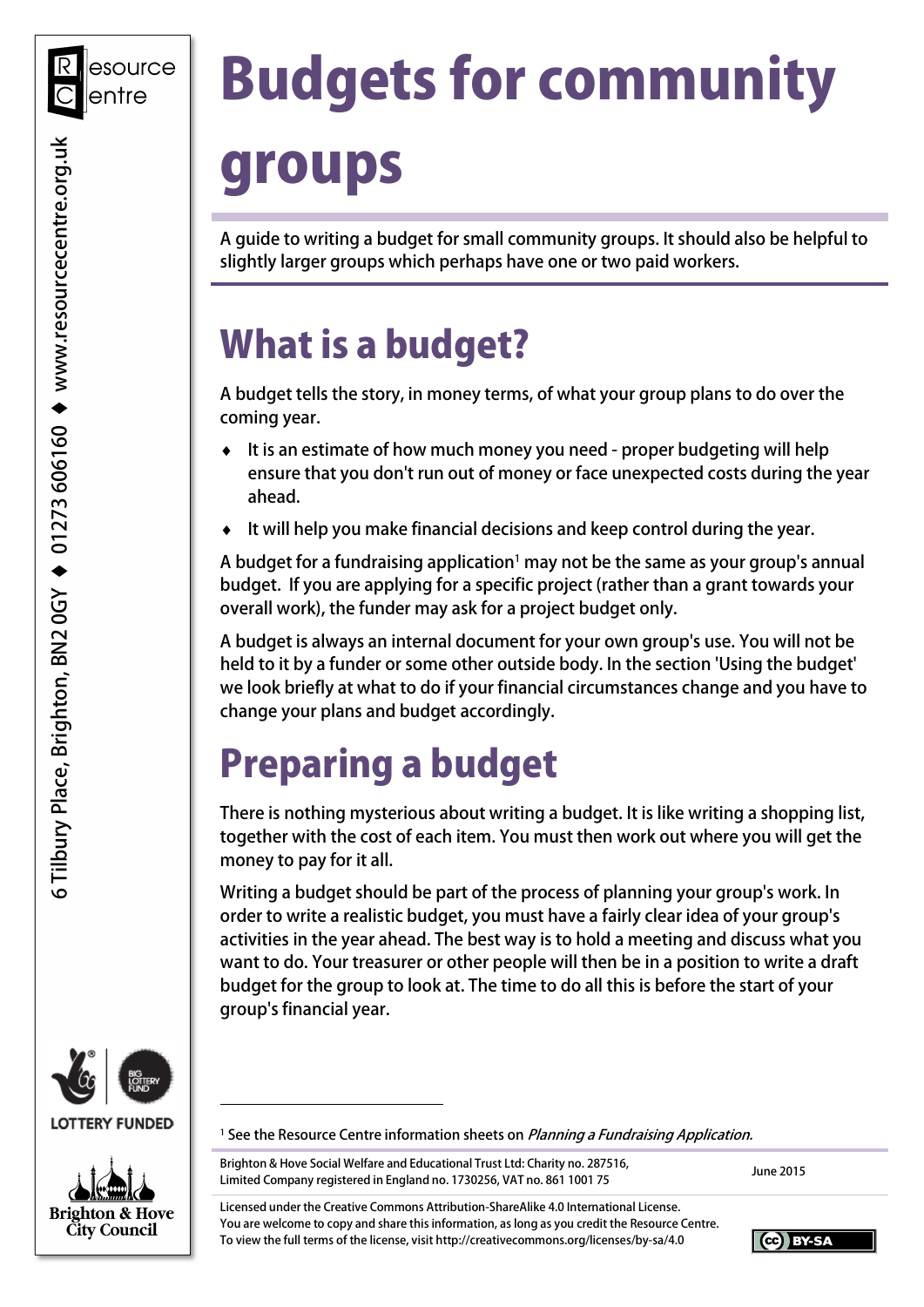#### Step one - items of expenditure

 Write a list of all the items which you are likely to need to pay for, known as expenditure headings. There is a checklist of common headings in Appendix 1.

 It is important to list all the 'hidden' costs of your activities - the overheads. For example, taking a group of children on an adventure weekend will involve costs such as travel, volunteer's expenses, insurance and refreshments for the journeys as well as the fees of the adventure provider.

 You should show capital items and revenue items separately. Capital items are expected to have some resale value for at least 2 years; they include equipment, buildings or work to improve buildings, and land. Small pieces of equipment are not counted as capital items. Groups usually set a threshold, such as £500, above which equipment counts as capital.

 Revenue items are all the day-to-day items, sometimes referred to as running costs. These include rent, postage and refreshments.

 If you plan to run an event where you will have both costs and income, you should show the event as both an item of expenditure and an item of income - do not include the net figure alone. A typical event of this type would be a fun day or coach outing.

#### Step two - costs

 Estimate the cost of each item of expenditure and be as realistic as you can. In the first year, it can be difficult to work out costs, but don't just guess. It will help to talk to people in similar groups and look in shops or suppliers' catalogues. For larger pieces of equipment, ring 2 or 3 firms and ask for quotes. If you plan to employ a worker, there are a range of things to consider - please see the section on employing staff, below. Think through your activities carefully - what will you have to pay for when you hold a meeting or organise an outing? That way you are less likely to forget something important.

 When your group has been going for a year or more, it is easier to write a budget. You can base your running costs on the expenditure of previous years - but remember to increase them in line with inflation. You should still think carefully when writing a later budget to make sure that it reflects what you plan to do. A group's activities are not identical from year to year, so don't just copy your budget!

 Important: keep notes of how you arrive at your figures. For example, note down that 'hall hire' is a known cost based on 26 weeks or that the figure for 'telephone' is a rough estimate based on another group's bills. That way you will be able to explain your figures to the group or easily check them.

#### Employing staff

- ♦ you could link pay to local government pay rates speak to the City Council's Voluntary Sector Unit or to the local Unison branch
- ♦ you could look at job adverts in the local papers to see what wages are paid by comparable jobs
- ♦ remember to budget for annual pay rises if pay is linked to local government rates, pay awards are agreed nationally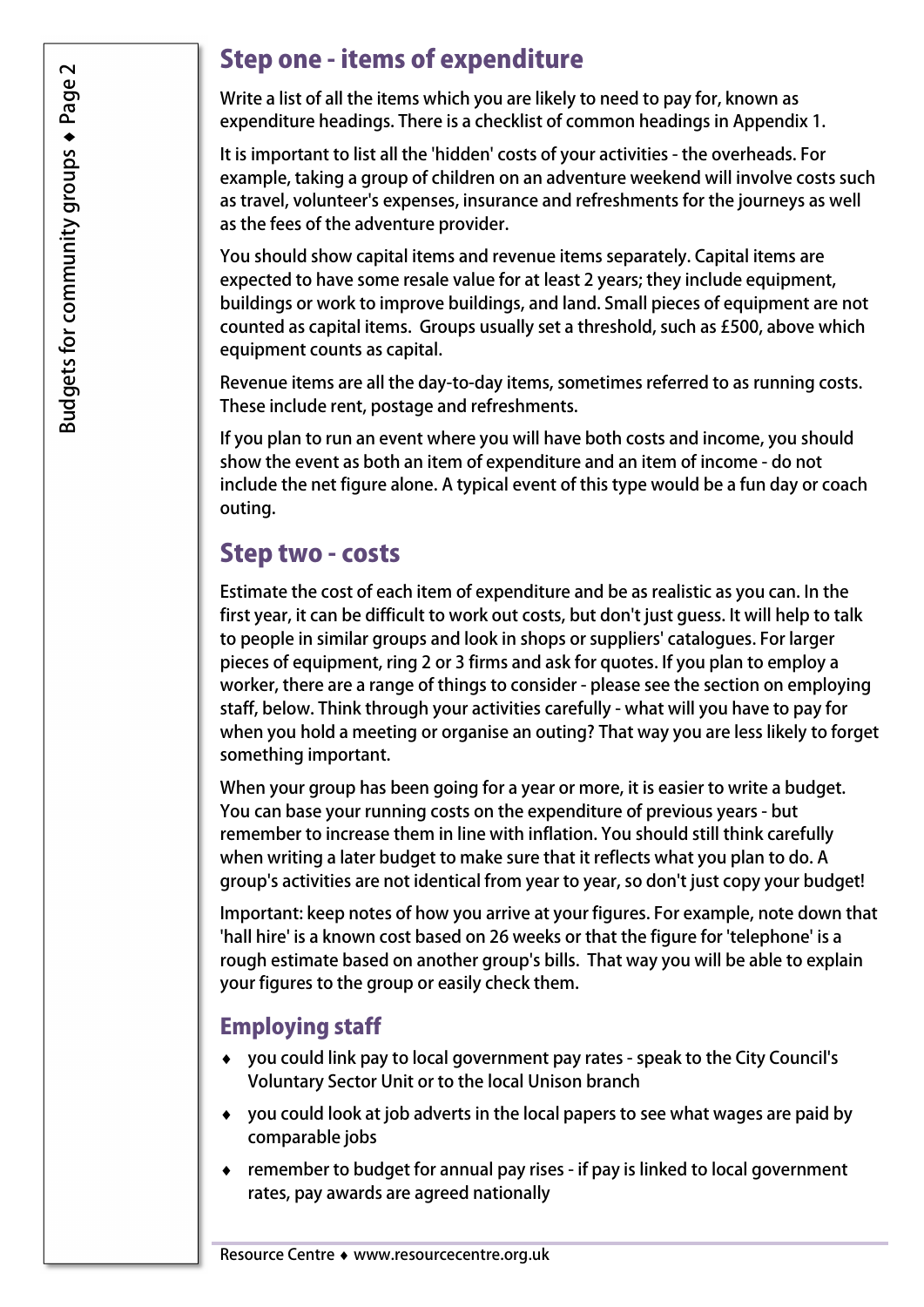- ♦ will you pay staff annual increments (increments are for each year of service up to a maximum number of years, and are separate from pay rises)?
- ♦ will you make contributions to a staff pension scheme?
- ♦ remember to include Employers' National Insurance

#### Step three - income

 Make a list of all the likely sources of money and estimate realistically how much you will get from each of them. Again, keep notes of how you arrive at your figures. It is particularly important to note the date when grants (and other large sums of money) are expected - unless you plan well, you may not have enough money at a particular moment if the grant has not yet come, even though your budget shows enough income for the year.

 If you are waiting to hear the result of a grant application, you can show the grant in the budget, but you should mark it 'unconfirmed'. However if you have little hope of getting the grant, do not show it in the budget. Make a note of any grant application which is not included.

 Sometimes you will plan to use money which you already have in the bank. For example, you may have received a grant before the start of the budget year (a grant in advance) or a grant may spread across two of your financial years. Or, you may have been deliberately building up reserves in order to fund work in the budget year. All you need to do is to include the amount in your budget, just like any other income item, headed 'Grant in advance from (name of funder)' or 'Drawn from reserves'.

## Step four - balancing the budget

 Show your estimates to other people in your group to try and ensure that they are accurate and nothing is missing.

 If you are fortunate, you will have a balanced budget - your estimated income will be the same as your planned expenditure. There is an example of a balanced budget in Appendix 2.

 If you are even more fortunate, you will be anticipating more income than you need - a surplus. If this is the case, you can include an expenditure item 'Surplus transferred to reserves' in order to balance the budget.

 Unfortunately, all too often, groups find that they just do not know where they will get all the money which they need - a deficit. When this happens, you should at this stage show the deficit in your draft budget.

### Step five - approving the budget

 Take the budget to a meeting of your group or its management committee for their comments and alterations. Make sure you draw their attention to unconfirmed grants - the group will need to assess whether you are likely to get the grants.

 If you have a deficit budget, the group will have to decide whether to scale down the activities or whether more fundraising is realistic. You should not balance the budget by writing in 'Other fundraising' unless you genuinely believe you can raise the money. It is far better to start the year with a realistic budget and plan of activities. If you manage to raise more than you first expected, you can always increase your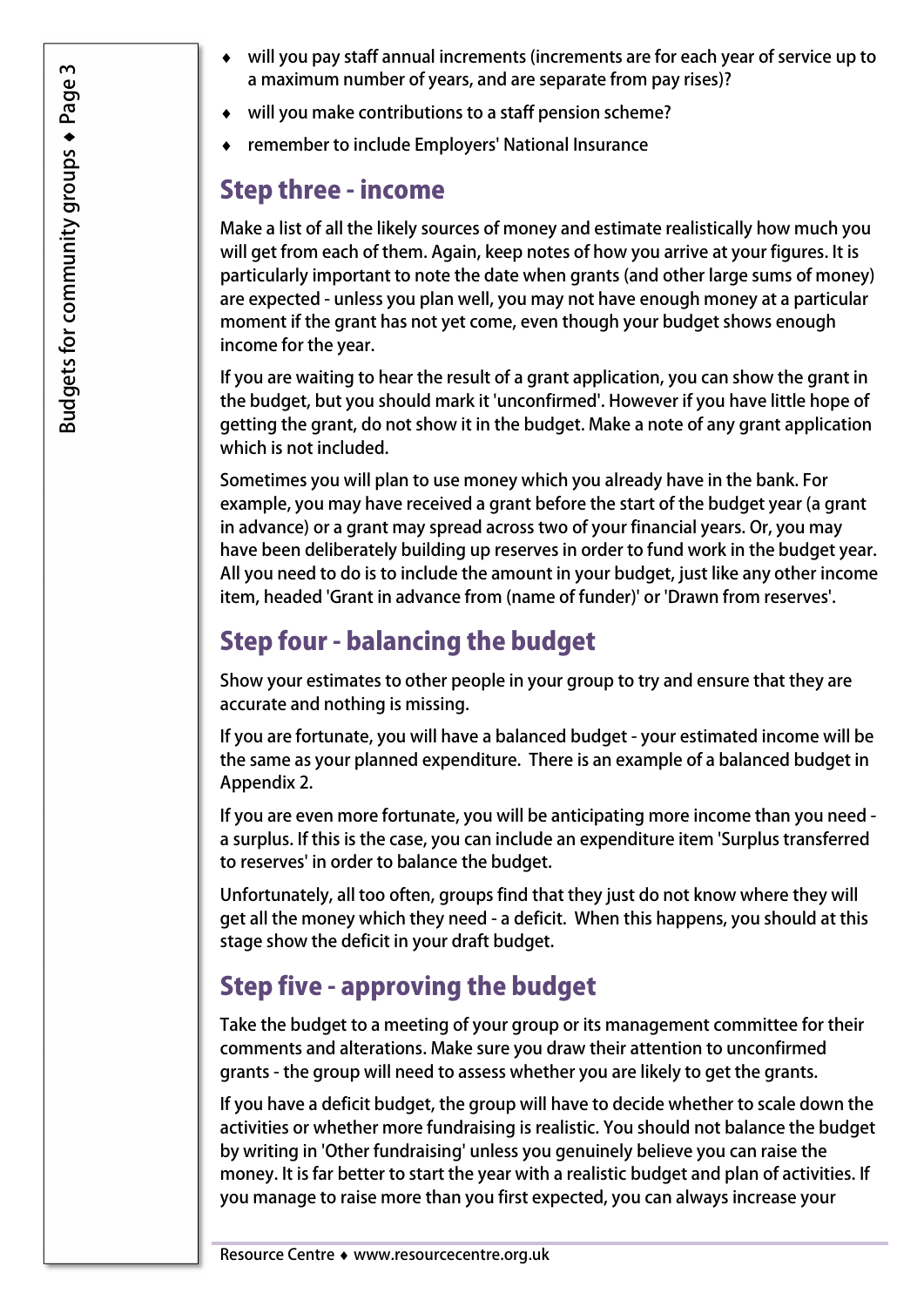activities during the year. But if you start the year spending unrealistically, you will soon be in trouble.

 The budget must be formally approved by the group. If the group suggest only minor changes to the draft budget, the meeting can approve it there and then. But if the group ask for lots of minor changes or a really major one, you may need to rewrite the budget and take it to a later meeting for approval. The budget which you finally approve must balance.

## Using the budget

### Keeping track of your finances

 At least every quarter, the treasurer should present a finance report to the group (or the committee). This should show the actual income and expenditure to date, including unpaid bills, and compare those figures with the budget. This will help you assess whether your finances for the year are on track.

 If there is a major difference between the budget and the actual figures, you may need to adjust your plans. For example, if income is much lower than forecast, you should consider where to make savings; if some costly activities have not taken place, you will have money available to spend elsewhere.

 You should only alter the budget during the year to take account of major differences. And remember: this can only be done by a meeting of your group or its management committee.

 N.B. If some or all of your work is funded by grants and you plan to make major changes to your activities, it is a very good idea to contact the funders and negotiate with them before going ahead.

### Fundraising applications and project budgets

 If you are applying for funding for your group as a whole, you can send a copy of the annual budget to the funder.

 In the case of a specific project, the costs of the project will be included in your annual budget expenditure but the funder may ask for a project budget only. Most project funders will ask for your group's overall budget in order to satisfy themselves that your group is able to run the project. They will want to see that your group as a whole has a clear plan of activities and a balanced budget.

 It is very important to show clearly in your overall budget which costs will be met by a grant for a project and which by general income. Remember that if you receive funding for a specific project, you will be able to use the grant to pay only for the costs of the project itself. You will not be able to use the money for the general costs of your group or for another project. This is also true of a grant for capital equipment.

 When you write a project budget it is important to include all the 'hidden extras', such as volunteers' expenses, travel, printing and photocopies and phone calls.

 If you are running a project from your own premises, you should include some of the rent and costs such as cleaning and heating. These can be worked out as a proportion of the overall costs. For example, based on the amount of space which the project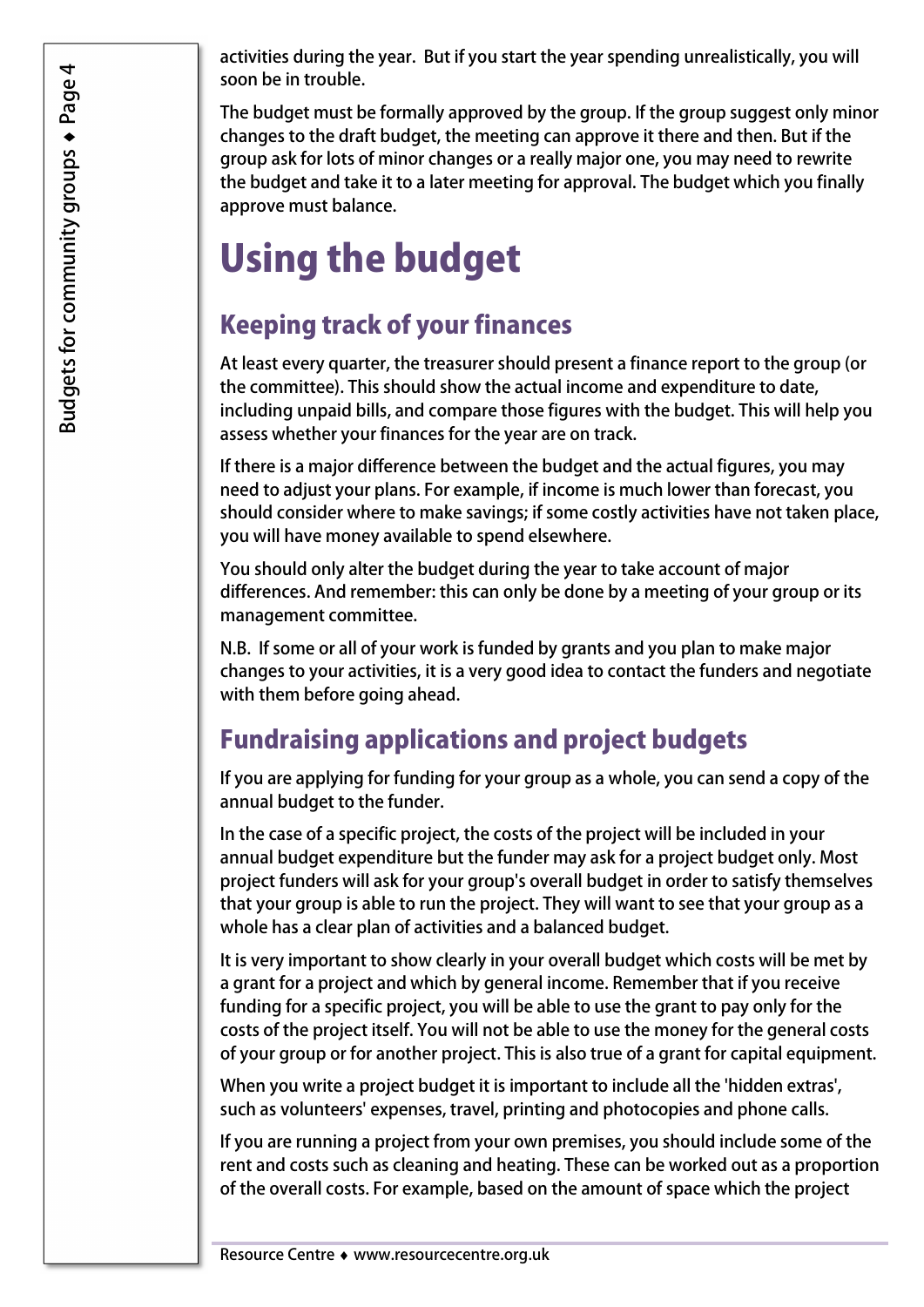occupies in the building. Or, if the project is half of your work then charge half of your rent to it.

 Think carefully about what you will actually have to do to run the project and include these costs in the budget. If you do not claim them in the grant, you will end up subsidising the project out of your general funds - this will force you to cut back other planned activities. There is an example of a project budget in Appendix 2 - it is taken from the example annual budget.

#### Checking that the grant matches your budget

- ♦ The grant award letter or 'conditions of grant' form from the funder will spell out what the money is to be used for.
- ♦ If you have been awarded the full amount, the grant is most likely to pay for the project as described in your application - but always check the details.
- ♦ If the grant is less than you applied for, check what the grant covers. Amend your overall budget at the next meeting, if necessary.
- ♦ If your group is a registered charity, grants for projects or capital equipment will be classed as Restricted Funding.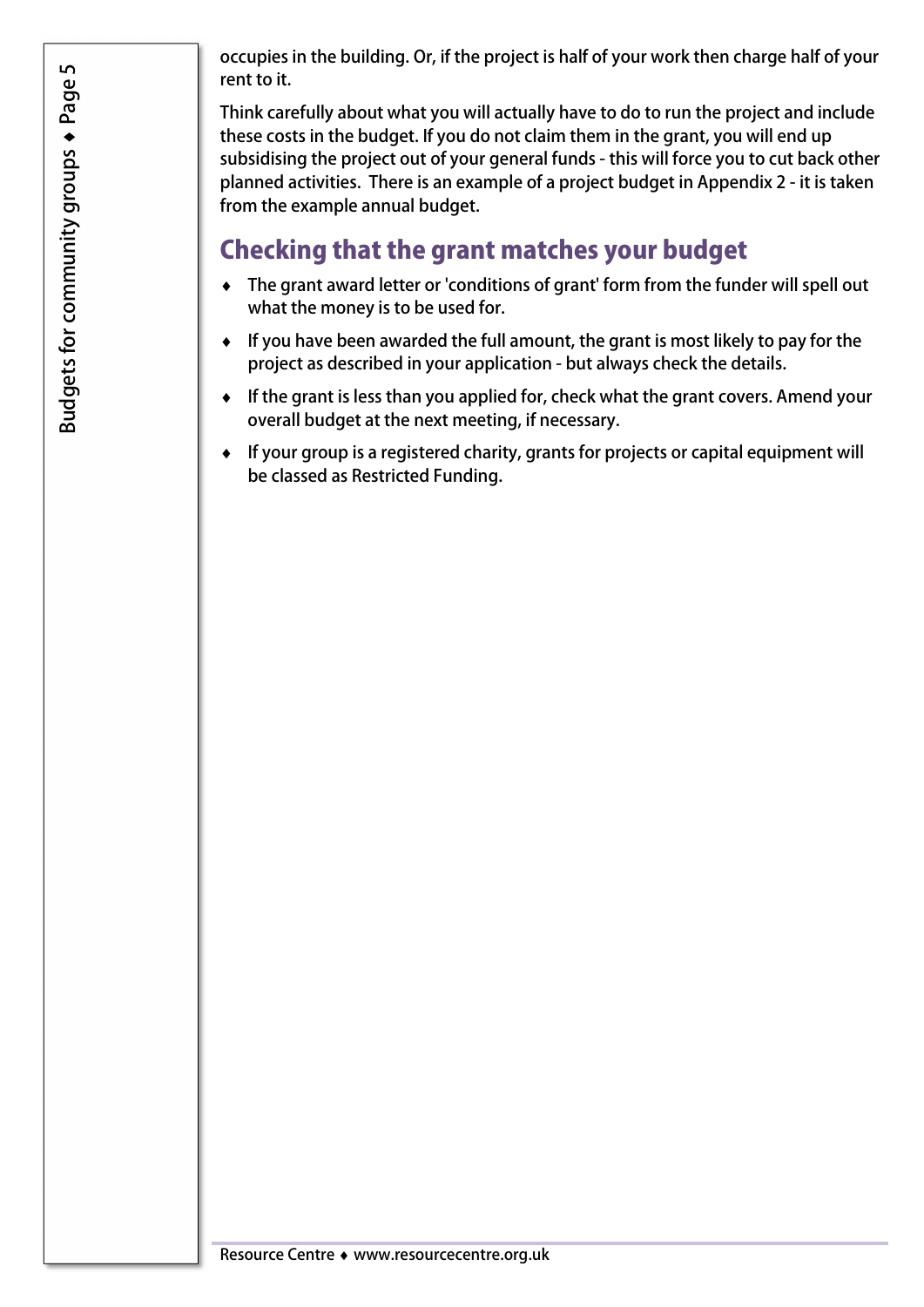## Appendix 1

#### Income and Expenditure headings

 These are some standard headings. Not all of them may apply to your group and you may need to include others - just use headings which you find useful.

#### Income headings

- ♦ Drawn from reserves
- ♦ Grant in advance
- ♦ Balance of grant received in previous financial year
- ♦ Grants for capital
- ♦ Grants for revenue
- ♦ Members' subs
- ♦ Entrance fees
- ♦ Donations
- ♦ Sponsorship from firms and businesses
- ♦ Fundraising events, e.g. jumble sale, fete or fair, social evening
- **Raffles**
- ♦ Sales, e.g. goods, publications, refreshments

#### Expenditure headings

#### **Capital**

- ♦ Office equipment, e.g. computer, photocopier, printer, telephone system
- ♦ Equipment for your activities, e.g. minibus, play equipment, furniture, catering equipment
- ♦ Equipment for your premises, e.g. burglar alarm
- ♦ Works to improve your premises
- ♦ Purchase of building or land

#### Revenue

Main activities

- ♦ Hire of hall (if separate from your own premises)
- ♦ Volunteer costs
- **Training**
- Travel
- ♦ Materials, books and small items of equipment
- ♦ Membership mailings
- ♦ Publicity and leaflets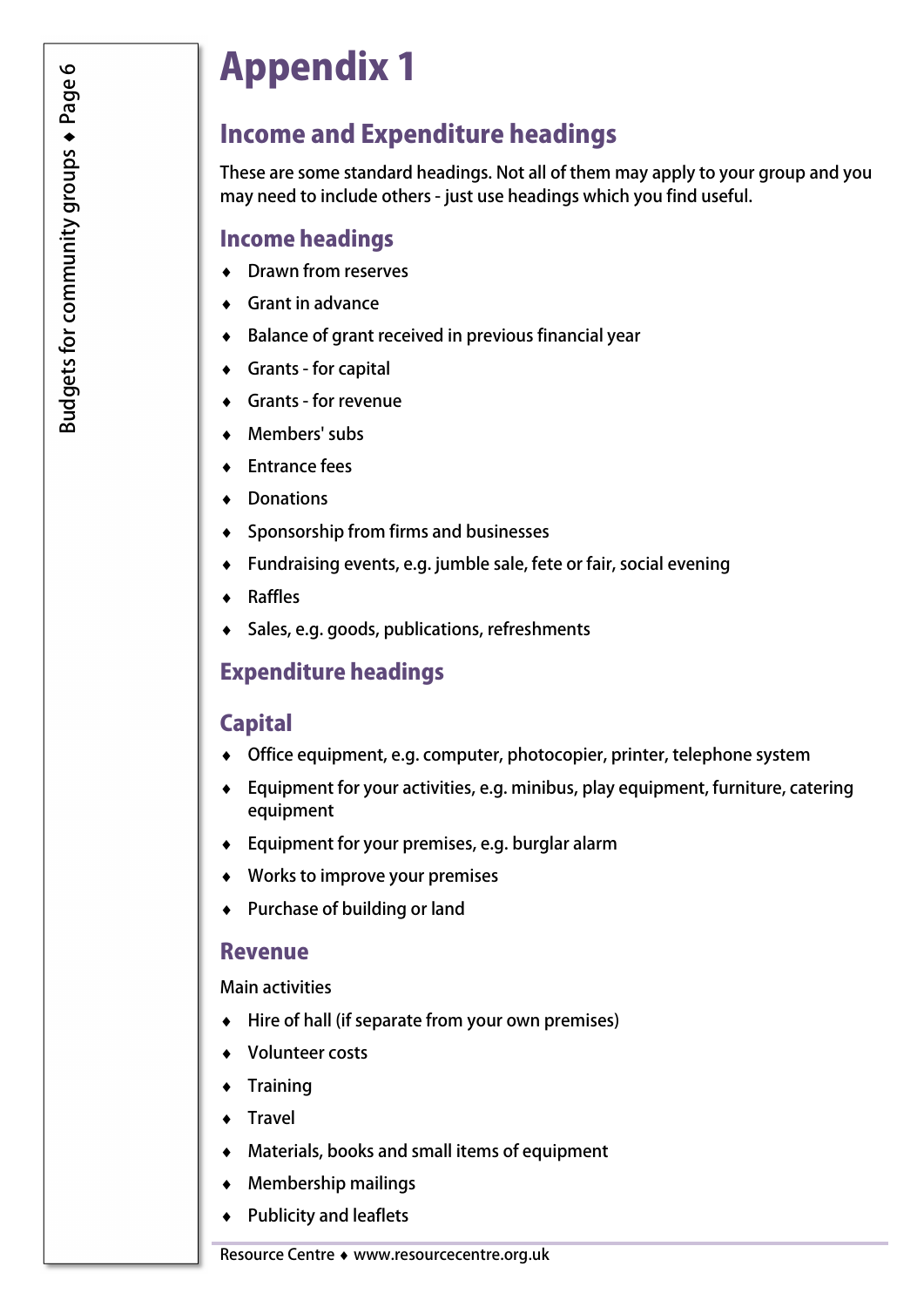- ♦ Repair of equipment
- **Outings**
- ♦ Other activities

Admin costs

- ♦ Book-keeping
- ♦ Payroll service
- ♦ Postage
- ♦ Printing, photocopying & stationery
- ♦ Telephone & fax
- ♦ Internet costs
- ♦ Insurance

#### Premises

- ♦ Rent & rates
- ♦ Water
- ♦ Heat and light
- ♦ Cleaning and rubbish collection
- ♦ Health & safety
- ♦ Repairs and maintenance

#### Staff costs

- ♦ Wages and Employer's National Insurance
- ♦ Pension (contributions by employer)
- ♦ Recruitment (adverts, postage of application packs, etc)
- ♦ Training

Fundraising costs

- ♦ Hire of hall (for jumble sale, fete, etc)
- ♦ Publicity and other costs

Management and administration

- ♦ AGM and annual report.
- ♦ Examination of accounts
- ♦ Professional fees, e.g. solicitor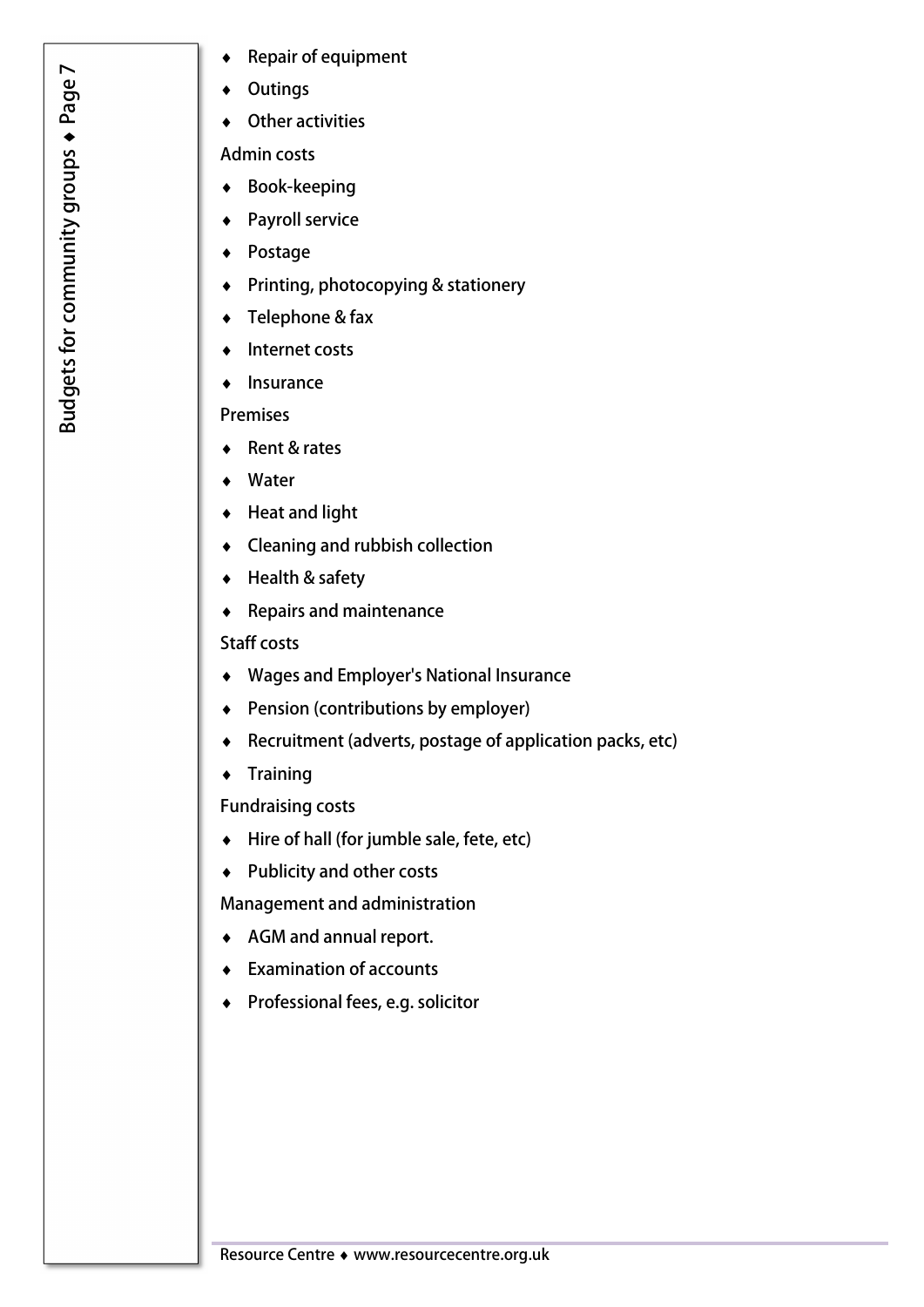# Appendix 2 - example of a balanced budget and a project budget

 The middle column is to help you keep track of how you arrived at the sums in the budget and which sums are confirmed. It is not usually necessary to include this column when you submit the budget to a funder.

## Downs Community Association: Budget 2010-11

#### Income

| <b>Source of funding</b>                | <b>Notes</b>             | <b>Amount in £</b> |
|-----------------------------------------|--------------------------|--------------------|
| <b>Brighton &amp; Hove City Council</b> | confirmed grant          | 1,000              |
| <b>Williams Charitable Trust</b>        | grant applied for        | 1,000              |
| <b>Donations</b>                        | expected                 | 200                |
| Sponsorship by local firms              | promised                 | 250                |
| <b>Membership Subs</b>                  | expected                 | 130                |
| <b>Raffles</b>                          | estimated                | 120                |
| <b>Jumble Sale</b>                      | estimated                | 75                 |
| <b>Refreshment sales</b>                | estimated                | 560                |
| Takings for coach trips                 | known if all seats taken | 300                |
| <b>Bank interest</b>                    | estimated                | 5                  |
| <b>Total Income</b>                     |                          | 3,640              |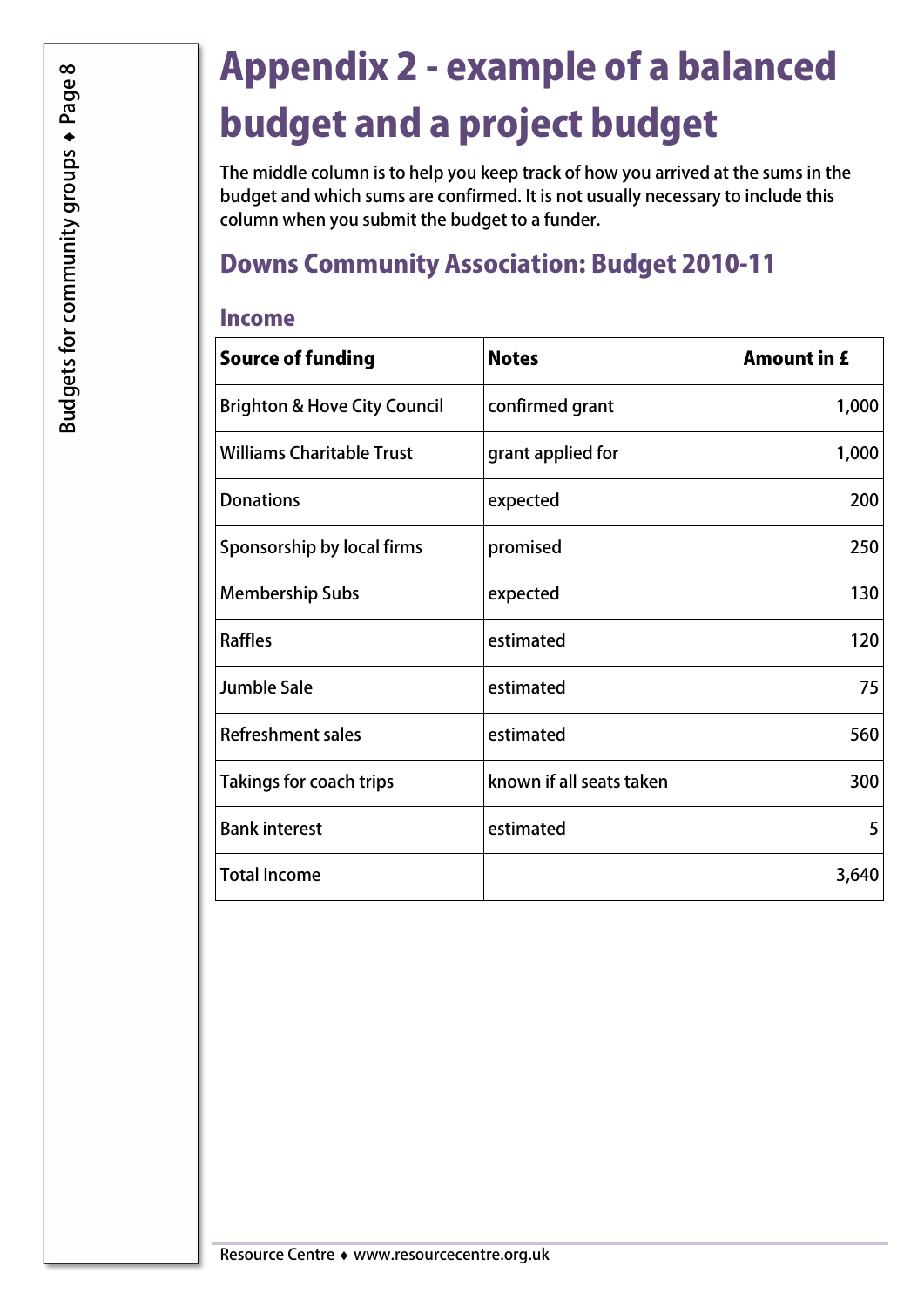#### **Expenditure**

| <b>Expenditure category</b>      | <b>Notes</b>                | <b>Amount in £</b> |
|----------------------------------|-----------------------------|--------------------|
| Summer festival                  |                             |                    |
| <b>Entertainers and bands</b>    | quotes received             | 750                |
| Firework display                 | quotes received             | 700                |
| Children's prizes                | known cost                  | 750                |
| Insurance                        | known cost                  | 300                |
| <b>Publicity and programme</b>   | estimate based on last year | 100                |
| <b>Volunteers' expenses</b>      | estimate                    | 45                 |
| Catering                         | estimate based on last year | 200                |
| <b>Admin costs</b>               | estimate                    | 30                 |
| Other expenditure                |                             |                    |
| <b>Coach trips</b>               | known cost                  | 350                |
| <b>Hall hire</b>                 | known cost                  | 750                |
| <b>Volunteers' expenses</b>      |                             | 15                 |
| Raffle prizes                    | known cost                  | 40                 |
| Catering                         | estimate based on last year | 250                |
| Telephone                        |                             | 20                 |
| <b>Printing &amp; stationery</b> |                             | 10                 |
| Postage                          |                             | 5                  |
| <b>Total Expenditure</b>         |                             | 3,640              |